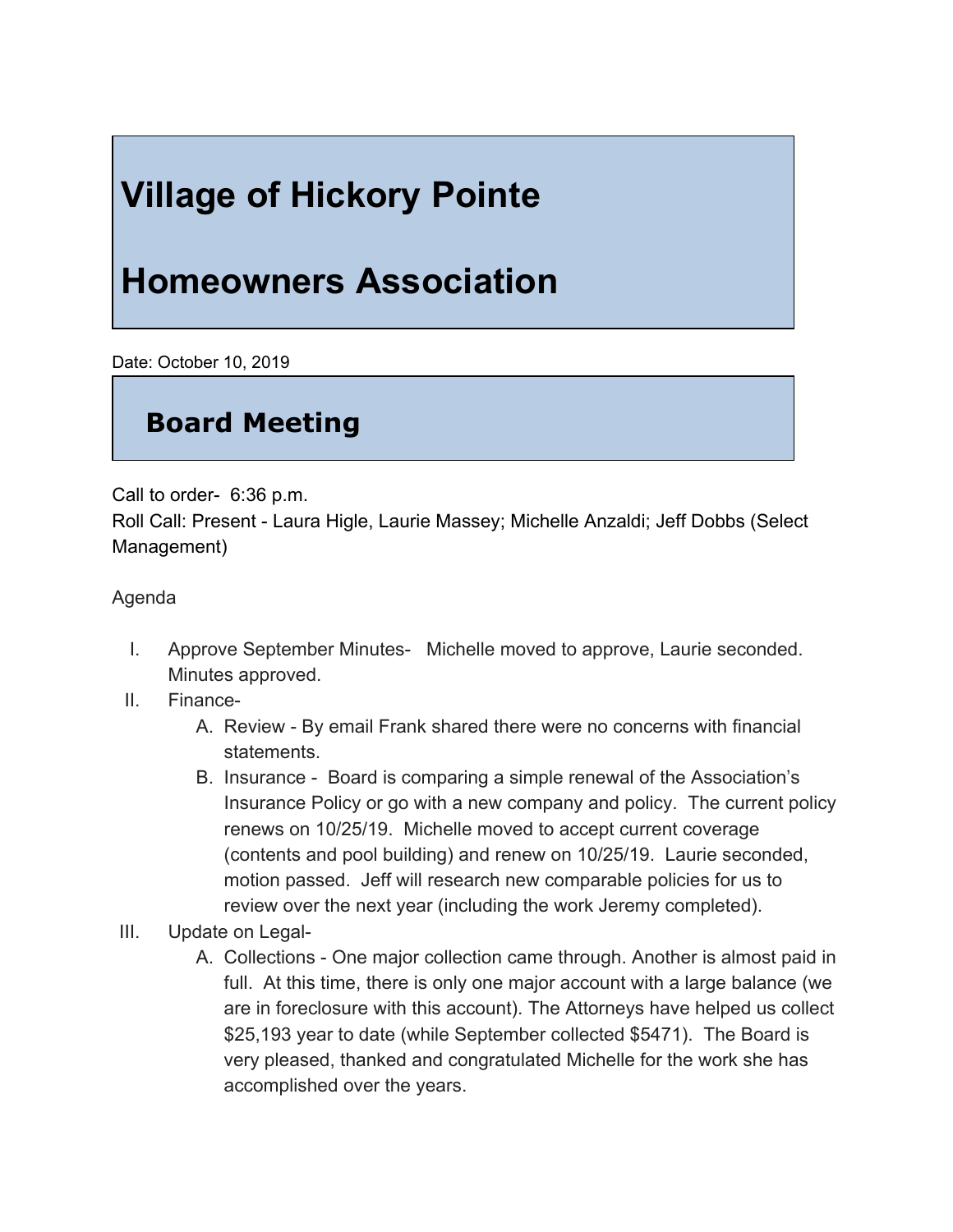- B. The remainder of dues owed on the books are mostly around one year with a couple of house two years overdue. Board will continue to review and monitor.
- C. Next month we will review the Collection Policy.
- D. Ledger update will be provided when the remaining Board members are present.
- IV. Quote Updates/ Status of projects
	- A. Detention pond Jeff hasn't heard when the company will perform the work. The company continues to target this fall (the remaining catch basins- southwest quadrant- and the work on the detention pond).
	- B. Asphalt The work may be completed but needs a review.
	- C. Reseeding occurred on the new pathways.
	- D. Shellbark path still needs to be looked at for reseeding. Jeff will address.
- V. Aesthetic Committee:
	- A. Rotting Trim
		- 1. All homes have been delivered their letters and November 30, 2019 continues to be the target date.
		- 2. Unpleasant color choices Letters were sent and November 30, 2019 continues to be the target date.
	- B. Landscaping *-*
		- 1. Tree replacement will the occur end of next week.
		- 2. Munger/ Hickory Pointe entrance will start end of next week. Clarification is required on the "Mums". Mums will now be a flowering shrub or another type of perennial or burning bush or something.
		- 3. Laurie shared concerns about new trees on Munger and Phase IV quoted price of \$850 for mulch and delivery. Laurie moved to accept this quote, Michelle seconded. Motion passed.
- VI. Pool
	- A. Pool furniture has been approved via email. Colors were chosen (Teal Grade A and Textured Silver frame). Jeff will order the furniture.
	- B. Large garbage pick up is scheduled for Tuesday.
	- C. Community Building closing Laurie suggested going with a company who closes facilities for the winter. Laura agreed. Michelle will check on who winterizes for the township and which companies have winterized the buildings in the past. We will discuss by email.
	- D. Jeff shared concern the pool will require plastering next spring. Further information will be obtained. The work was done by Clearwater in July 2014 in the amount of \$4870 (2 yr. warranty). Jeff will get quotes.